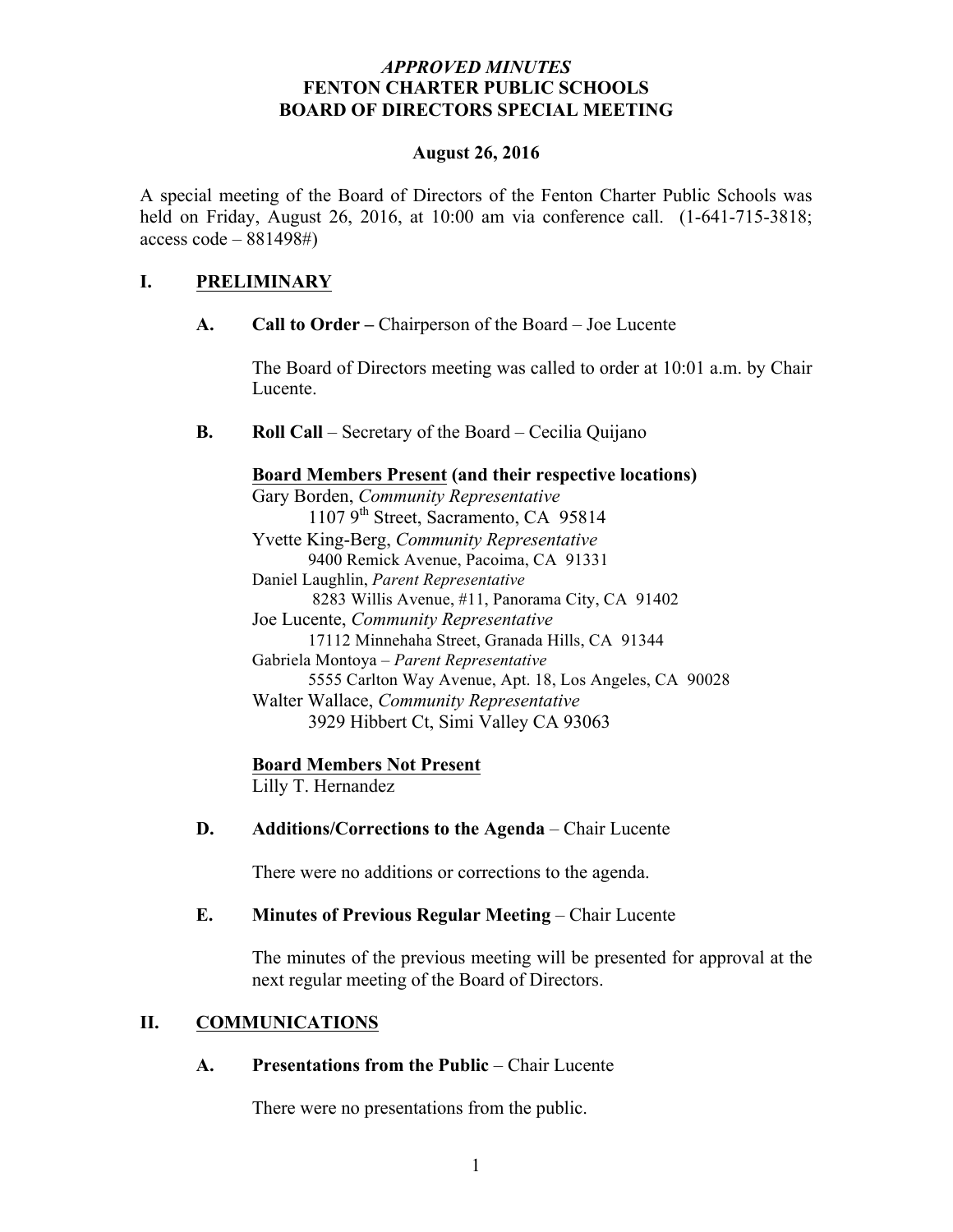## **B. Committee/Council Reports**

Committee/council reports will be presented at the next regular meeting of the Board of Directors.

# **C. Treasurer/CFO's Report**

The Treasurer/CFO's report will be presented at the next regular meeting of the Board of Directors.

## **D. Directors' Reports**

The Directors' report will be presented at the next regular meeting of the Board of Directors.

## **E. Executive Director's Report**

The Executive Director's report will be presented at the next regular meeting of the Board of Directors.

## **III. CONSENT AGENDA ITEMS**

*There were no items on the Consent Agenda.*

# **IV. ITEMS SCHEDULED FOR ACTION**

### **A. Recommendation to approve revised FCPS Bylaws**

On **MOTION** of Gabriela Montoya, **SECONDED** by Yvette King-and **CARRIED** by a vote of 6 (YES) and 0 (NO), the recommendation to approve the revised FCPS Bylaws was approved.

YES: *Gary Borden, Yvette King-Berg, Daniel Laughlin, Joe Lucente, Gabriela Montoya, Walter Wallace*

NO: *None*

# **V. ITEMS SCHEDULED FOR INFORMATION**

*There were no items on the Information Agenda.*

### **VI. ANNOUNCEMENTS**

### **VII. ADJOURNMENT**

The meeting was adjourned at 10:10 a.m.

The next regular meeting of the Fenton Charter Public Schools Board of Directors is scheduled for September 15, 2016 at 4:30 p.m. in the boardroom of the Fenton Charter Public Schools, 8928B Sunland Boulevard, Sun Valley, CA 91352.